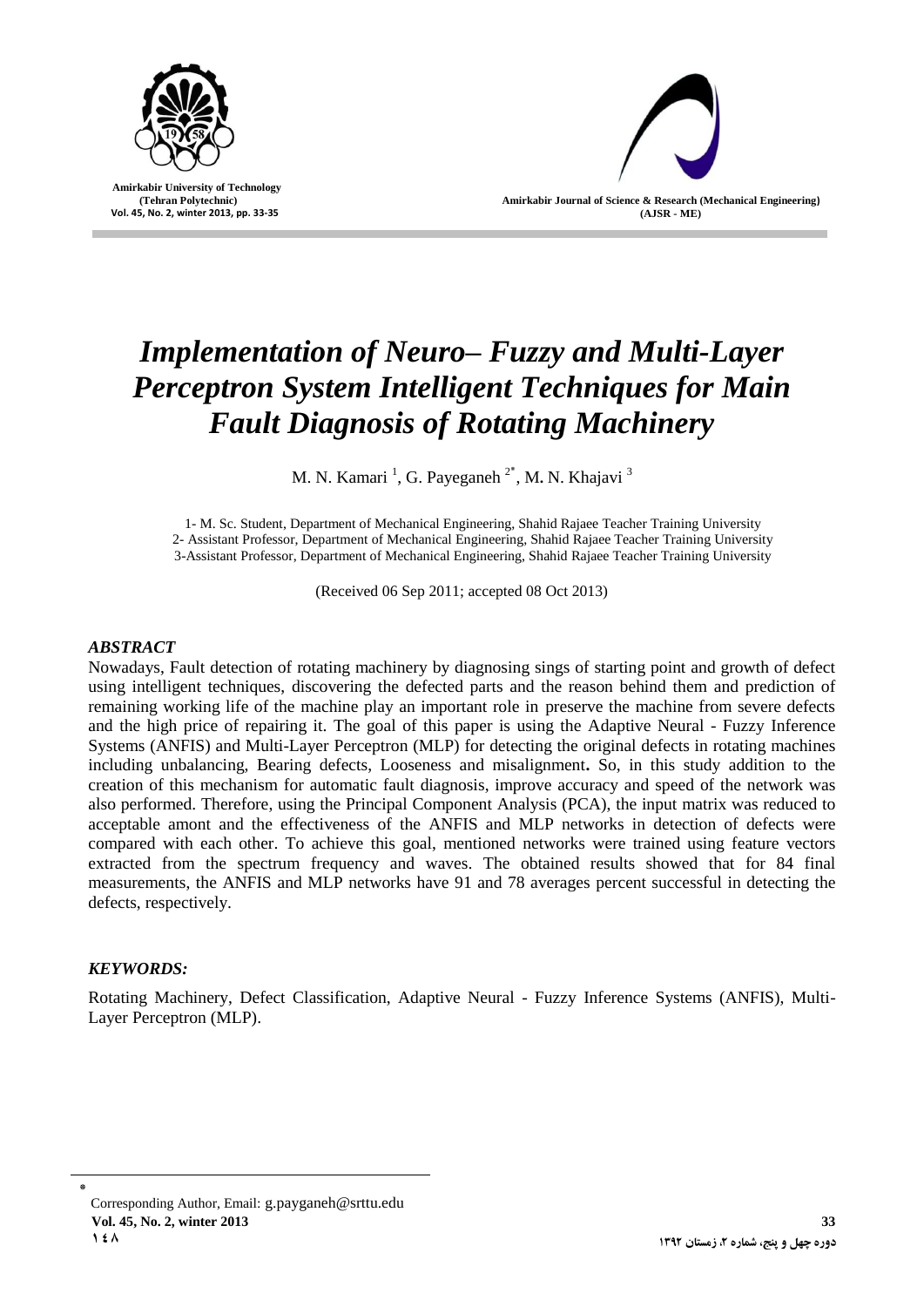#### **1- INTRODUCTION**

Many techniques have been used for fault detection of rotating machineries. Among them methods based on vibration analysis are the most successful one. Vibration analysis techniques based on statistical methods, Multi-Layer Perceptron Neural Networks (MLPNN), Adaptive Neuro-Fuzzy Inference Systems (ANFIS) have been reported on literature [1,2,3,4,5]. Techniques based on artificial intelligence are expanding rapidly. In 2009 Wang et al diagnosed rotating machineries fault from time series analysis using Neural Networks. Lie et al in 2008 in their research used Neuro Fuzzy systems as well as neural networks based on statistical methods to diagnose deep grooved rolling bearings. They found that Neuro Fuzzy system shows better results than Neural Networks. In a research done by Zio et al in 2009 Neuro Fuzzy systems were used to detect rotating machineries faults. Their main goal was to improve classification precession. Their result showed that the proposed method was successful in different bearing fault classification [6].

#### **2- METHODOLOGY**

In this research some common and basic faults of rotating machineries have been diagnosed with the aid of intelligent Neuro-Fuzzy and Multi-Layer Perceptron Neural Networks (MLPNN).

To acquire the necessary data the following steps have been done:

**Step 1:** Design and manufacture of the machine and producing the specific faults on it

.**Step 2:** Proper vibration feature selection for fault detection. In general 12 vibration features including 10 time signal features namely: 1) Peak 2) Mean 3) Crest factor 4) Impulse Factor 5) Shape Factor 6) Free Factor 7) Kurtosis 8) Root Mean Square 9) Peak to Mean ratio 10) Absolute Mean and 2 frequency signal features namely 1) Energy 2) Optimal energy have been chosen.

$$
\Delta V = \frac{1}{2} [\max\{V[n]\} - \min\{V[n]\}]
$$
 (1)

$$
\overline{V} = \frac{1}{N} \sum_{n=0}^{N-1} V[n] \tag{2}
$$

$$
DV = \frac{1}{N} \sum_{n=0}^{N-1} |V[n]|
$$
 (3)

$$
RMS = \sqrt{\frac{1}{N} \sum_{n=0}^{N-1} (V[n] - \overline{V})^2}
$$
 (4)

$$
PAR = \frac{1}{|\overline{V}|} \max\{|V[n]|\}\tag{5}
$$

$$
Kv = \frac{\frac{1}{N} \sum_{n=0}^{N-1} (V[n] - \overline{V})^4}{RMS^4}
$$
 (6)

$$
CF = \frac{\Delta V}{RMS}
$$
 (7)

$$
IF = \frac{\Delta V}{|\overline{V}|} \tag{8}
$$

$$
SF = \frac{RMS}{|\overline{V}|} \tag{9}
$$

$$
CLF = \frac{\Delta V}{\frac{1}{N} \{ \sum_{n=0}^{N-1} \sqrt{|V[n]|} \}^2}
$$
(10)

$$
E = \sum_{k=0}^{K-1} |S[k]|^2
$$
 (11)

$$
E_N = \frac{1}{K} \sum_{k=0}^{K-1} |S[k]|
$$
 (12)

In the above equations  $\Delta V$  is the peak variation in  $mm/sec$ ;  $max\{V[n]\}$  and  $min\{V[n]\}$  are peak maximum and minimum in different frequencies respectively  $\overline{V}$  is the average of eigenvalues in mm/sec; N is the number of eigenvalues;  $V[n]$  is eigenvalues in different frequencies; DV is absolute average eigenvalues in mm/sec; RMS is the root mean square in mm/sec; PAR is peak to average ratio; kv is kurtosis; CF is crest factor; IF is impulse factor; SF is shape factor; CLF is clearance factor; E is energy in mm per squared sec and  $E_N$  is optimal energy in mm per squared sec.

Step 3: To reduce the amount of input data and hence increase the efficiency of the classification techniques, the Principle Coordinate Analysis (PCA) have been used. Mathematical and statistical concepts related to this method are: variance; covariance; eigenvalues and eigenvectors of an array. The averages of these data are computed by equations (13) and (14).

$$
\overline{X} = \frac{1}{n} \sum_{i=1}^{n} x_i \quad (13)
$$

In the above equation  $\bar{X}$  is data average in x direction; n is the total number of data;  $x_i$  is value of each data in x direction. Variance is computed using Eq 14.

$$
V(X) = \frac{1}{n-1} \sum_{i=1}^{n} (x_i - \overline{x})^2
$$
 (14)

**Step 4:** Use of MLPNN and ANFIS for fault classification. MATLAB software has been used for Classifier design.

Multi layer neuro fuzzy and neural network have been designed by the following stages:

Stage 1: Multi layer neural network design.

The following points have been considered in MLPNN design.

- a) Initial weights and biases have been chosen from small random numbers,
- b) Introducing proper inputs and outputs to the network.
- Stage 2: Neuro fuzzy network design.

ANFIS structure consists of 5 layers which are: First layer: Input nodes; Second layer: Rule nodes; Third layer: Averaging nodes; Fourth layer: Conclusion nodes; Fifth layer: Output nodes.

- In ANFIS like neural network 512 data points have been used for classification as follows:
- First defect (unbalance) 128 data points.